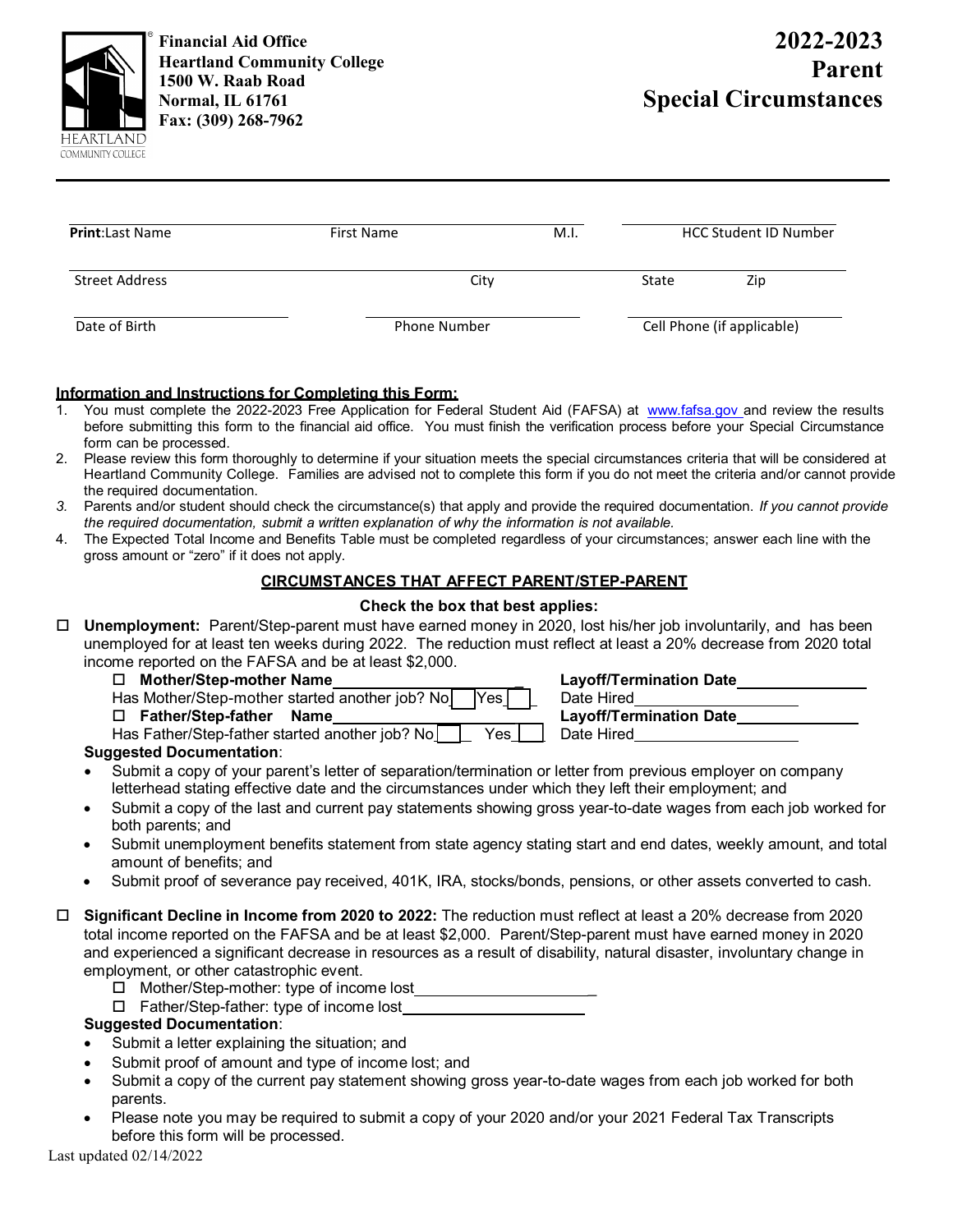#### **Loss of Child Support: Child support ended on this date (mm/dd/yy) Suggested Documentation**:

- Submit proof of the amount of child support received in 2022 (copy of divorce decree, cancelled checks, etc.)
- Submit legal document declaring the date the child support ended.

#### **Separation or Divorce of Parents in 2022 or 2023: Date of separation/divorce (mm/dd/yy)**

- Who will provide the most support for the student during 2023?
- Which parent will the student live with? \*complete household information for this parent

 $\mathcal{L}=\mathcal{L}=\mathcal{L}=\mathcal{L}=\mathcal{L}=\mathcal{L}=\mathcal{L}=\mathcal{L}=\mathcal{L}=\mathcal{L}=\mathcal{L}=\mathcal{L}=\mathcal{L}=\mathcal{L}=\mathcal{L}=\mathcal{L}=\mathcal{L}=\mathcal{L}=\mathcal{L}=\mathcal{L}=\mathcal{L}=\mathcal{L}=\mathcal{L}=\mathcal{L}=\mathcal{L}=\mathcal{L}=\mathcal{L}=\mathcal{L}=\mathcal{L}=\mathcal{L}=\mathcal{L}=\mathcal{L}=\mathcal{L}=\mathcal{L}=\mathcal{L}=\mathcal{L}=\mathcal{$  $\mathcal{L}=\mathcal{L}=\mathcal{L}=\mathcal{L}=\mathcal{L}=\mathcal{L}=\mathcal{L}=\mathcal{L}=\mathcal{L}=\mathcal{L}=\mathcal{L}=\mathcal{L}=\mathcal{L}=\mathcal{L}=\mathcal{L}=\mathcal{L}=\mathcal{L}=\mathcal{L}=\mathcal{L}=\mathcal{L}=\mathcal{L}=\mathcal{L}=\mathcal{L}=\mathcal{L}=\mathcal{L}=\mathcal{L}=\mathcal{L}=\mathcal{L}=\mathcal{L}=\mathcal{L}=\mathcal{L}=\mathcal{L}=\mathcal{L}=\mathcal{L}=\mathcal{L}=\mathcal{L}=\mathcal{$ 

\*List the members of your parent's household that physically reside with your parent or for which your parent provides over 50% of their support. Use a separate sheet of paper if necessary.<br>Name Age Age Relationship to you College Attending

#### \_ **Suggested Documentation**:

- Submit a copy of supporting parent's current pay statement showing gross year-to-date wages from each job worked; and
- Submit a copy of legal separation/divorce papers or a copy of each parent's rental lease or home mortgage payment as well as utility payments addressed to each parent at their residence(s); and
- Submit proof of spousal support and/or child support received and/or anticipated in 2021; and
- Submit proof that shows your address is the same as the address of the parent with whom you live.

#### **Death of a Parent in 2022 or 2023: Date of Loss (mm/dd/yy) \_**

- □ Mother/Step-mother
- □ Father/Step-father

#### **Suggested Documentation**:

- Submit a copy of the death certificate or obituary; and
- Submit 2022 or 2023 if applicable income information for the deceased, including a copy of the last pay statement showing gross year-to- date wages from each job worked; and
- Submit surviving parent's 2022 income information, including a copy of the current pay statement from each job.